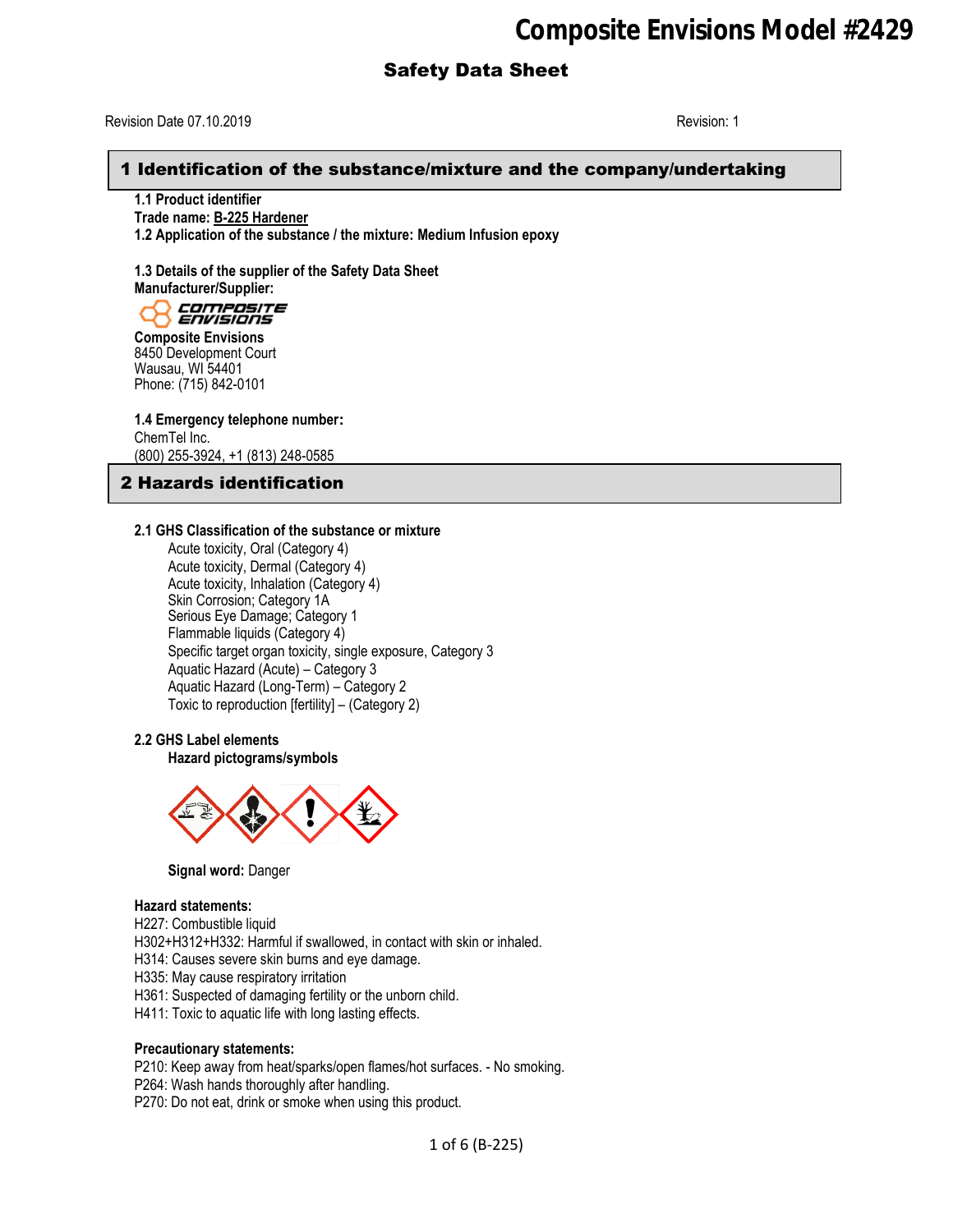### Revision Date 07.10.2019 Revision: 1

P273: Avoid release to the environment.

P280: Wear protective gloves/protective clothing/eye protection/face protection.

P301+P312: IF SWALLOWED: Call a POISON CENTER or doctor/physician if you feel unwell.

P302 + P352 IF ON SKIN: Wash with plenty of soap and water.

P305+P351+P338: IF IN EYES: Rinse cautiously with water for several minutes. Remove contact lenses, if present and easy to do. Continue rinsing.

P310: Immediately call a POISON CENTRE or doctor/physician.

P333+P313: If skin irritation or rash occurs: Get medical advice/attention.

P363: Wash contaminated clothing before reuse.

**Additional information:** None known

#### **HMIS Rating:**

Health: 3 Flammability: 2 Physical Hazard: 0

# 3 Composition/information on ingredients

### **3.2 Mixture**

**Description:** Mixture of substances listed below with potential nonhazardous additions.

| Dangerous components: |                              |           |
|-----------------------|------------------------------|-----------|
| Trade Secret          | Cycloaliphatic amines        | 30-60%    |
| Trade Secret          | Polyetheramine               | 25-50%    |
| CAS: 15520-10-2       | 2-Methypentamethylenediamine | $5 - 10%$ |
| CAS: 98-54-4          | 4-tert-Butylphenol           | < 10%     |

In conformity with 29CFR 1910.1200(i) the specific chemical identity may be withheld as Trade Secret, while all health/safety properties and effects are included in the SDS.

## 4 First aid measures

#### **4.1 Description of first aid measures**

**General information:** Seek medical advice. If breathing has stopped or is labored, give assisted respirations. Supplemental oxygen may be indicated. If the heart has stopped, trained personnel should begin cardiopulmonary resuscitation immediately

**After inhalation:** Supply fresh air**;** consult doctor in case of complaints.

**After skin contact:** Immediately remove contaminated clothing, and any extraneous chemical, if possible to do so without delay. Take off contaminated clothing and shoes immediately.

**After eye contact:** Rinse immediately with plenty of water for at least 15 minutes. If symptoms persist, consult a doctor**. After ingestion:** Never give anything by mouth to an unconscious person. Prevent aspiration of vomit. Turn victim's head to the side. Do not Induce vomiting; call for medical help immediately.

**4.2 Most important symptoms and effects, both acute and delayed:** Repeated and/or prolonged exposures to low concentrations of vapors or aerosols may cause: sore throat, asthma, eye disease, kidney disorders, liver disorders, skin disorders and allergies.

**4.3 Indication of any immediate medical attention and special treatment needed:** NOTE TO PHYSICIANS: Application of corticosteroid cream has been effective in treating skin irritation.

## 5 Firefighting measures

### **5.1 Extinguishing media**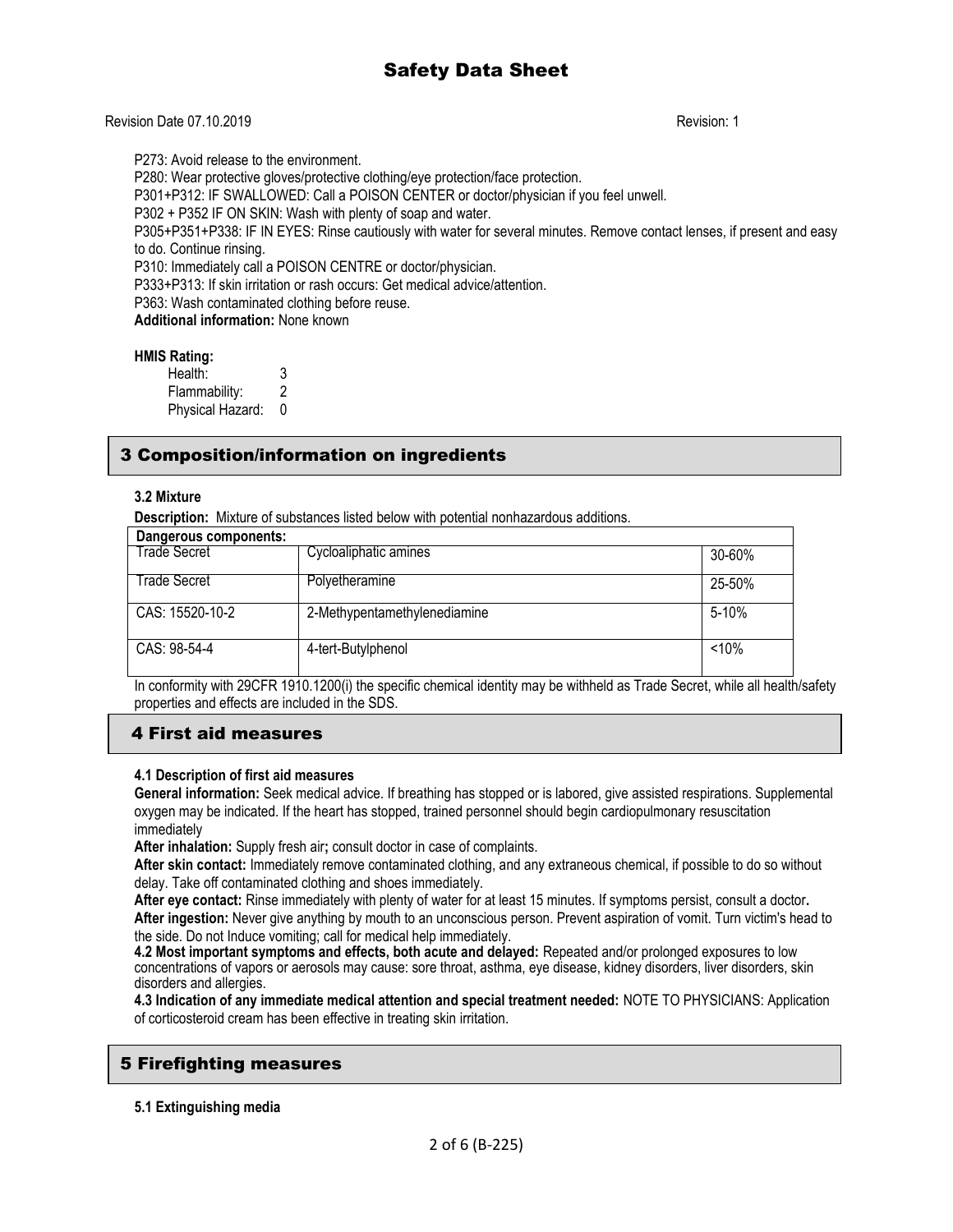Revision Date 07.10.2019 Revision: 1

**Suitable extinguishing agents:** Foam, Fire-extinguishing powder, Carbon dioxide.

**5.2 Specific hazards arising from the substance or mixture:** May generate ammonia gas. May generate toxic nitrogen oxide gases. Burning produces noxious and toxic fumes. Downwind personnel must be evacuated.

**5.3 Advice for the firefighters**

**Protective equipment:** Wear self-contained respiratory protective device. Wear fully protective suit.

**Additional information:** Cool endangered receptacles with water fog or haze. Eliminate all ignition sources if safe to do so.

## 6 Accidental release measures

**6.1 Personal precautions, protective equipment and emergency procedures:** Use respiratory protective device against the effects of fumes/dust/aerosol. Wear protective equipment. Keep unprotected persons away. Ensure adequate ventilation. Keep away from ignition sources.

**6.2 Environmental precautions:** Do not allow to enter sewers/surface or ground water. Inform respective authorities in case of seepage into water course or sewage system. Prevent from spreading (e.g. by damming–in or oil barriers).

**6.3 Methods and material for containment and cleaning up:** Send for recovery or disposal in suitable receptacles. Dispose contaminated material as waste according to item 13. Ensure adequate ventilation.

## 7 Handling and storage

**7.1 Precautions for safe handling:** Use only in well-ventilated areas. Store in cool, dry place in tightly closed receptacles (60-80ºF recommended).

**7.2 Conditions for safe storage, including any incompatibilities:** Use only receptacles specifically permitted for this substance/product. Avoid storage near extreme heat, ignition sources or open flame.

**Further Information about storage conditions:** Keep container tightly sealed. Store in an area with adequate ventilation.

## 8 Exposure controls/personal protection

#### **8.1 Control parameters:** Not available for mixture

**8.2 Engineering controls**

Provide readily accessible eye wash stations and safety showers. Provide ventilation adequate to ensure concentrations are minimized.

#### **8.3 Personal protective equipment**

**General protective and hygienic measures:** Keep away from foodstuffs, beverages and feed. Immediately remove all soiled and contaminated clothing. Wash hands before breaks and at the end of work. Do not inhale gases / fumes / aerosols. Avoid contact with the eyes and skin.

**Respiratory protection:** Not required under normal conditions of use. Use suitable respiratory protective device in case of insufficient ventilation. For spills, respiratory protection may be advisable. Use respiratory protection when grinding or cutting material.

**Hand protection:** Protective, impervious gloves. (Neoprene, Butyl-rubber, Nitrile rubber)**.** The glove material has to be impermeable and resistant to the product / the substance/ the preparation. Selection of the glove material on consideration of the penetration times, rates of diffusion and the degradation.

**Eye protection:** Face shield with safety glasses or goggles underneath. Contact lenses should not be worn. **Skin and Body protection:**

Protective work clothing. Where potential exposure warrants, rubber or plastic boots and chemically resistant protective suit.

## 9 Physical and chemical properties

| 9.1 Information on basic physical and chemical properties |                   |
|-----------------------------------------------------------|-------------------|
| <b>General Information</b>                                |                   |
| Appearance                                                |                   |
| Form:                                                     | Liquid            |
| Colour:                                                   | Clear             |
| Odour:                                                    | Amine             |
| <b>Odour threshold:</b>                                   | No data available |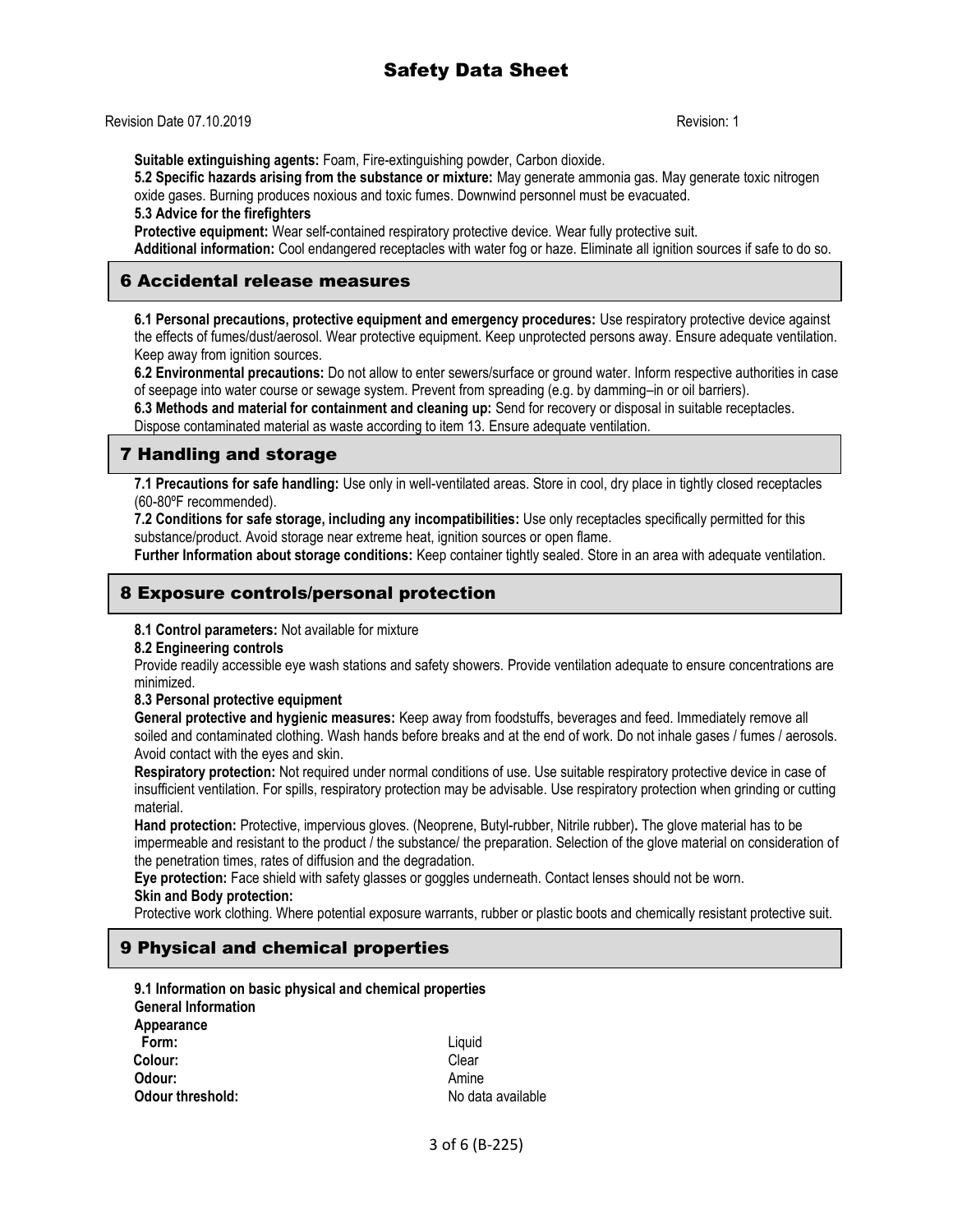Revision Date 07.10.2019 Revision: 1

| pH:                                          | Alkaline                 |
|----------------------------------------------|--------------------------|
| Melting point/range:                         | No data available        |
| Boiling point/range:                         | Not available            |
| Flash point:                                 | >82 °C (>180 °F)         |
| <b>Evaporation rate:</b>                     | No data available        |
| Flammability (solid, gaseous):               | Not applicable           |
| Upper/lower flammability or explosive limit: | Not applicable           |
| Vapor pressure:                              | No data available        |
| Vapor density:                               | No data available        |
| Relative Density at 20°C:                    | $0.93$ g/cm <sup>3</sup> |
| Solubility in / Miscibility with             |                          |
| Water:                                       | No data available        |
| Partition coefficient (n-octanol/water):     | No data available        |
| Auto/Self-ignition temperature:              | No data available        |
| <b>Decomposition temperature:</b>            | No data available        |
| Viscosity                                    | $20 - 60$ cps            |

# 10 Stability and reactivity

## **10.1 Reactivity**

## **10.2 Chemical stability**

### **Thermal decomposition / conditions to be avoided:**

No decomposition if used and stored according to specifications.

## **10.3 Possibility of hazardous reactions:**

Reacts with strong alkali. Exothermic polymerization. Reacts with strong acids and oxidizing agents. Reacts with catalysts.  **10.4 Conditions to avoid:**

# Avoid contact with strong oxidizing agents, excessive heat or flames.

### **10.5 Incompatible materials:**

Strong acids, bases and oxidizing agents.

#### **10.6 Hazardous decomposition products:**

Nitric acid, Ammonia, Nitrogen oxides (NOx), Nitrogen oxide can react with water vapors to form corrosive nitric acid, Carbon monoxide, Carbon dioxide (CO2), Aldehydes, Flammable hydrocarbon fragments.

# 11 Toxicological information

## **11.1 Information on likely routes of exposure:**

Skin contact: Corrosive in contact with skin. Irritating.

Eye contact: Causes severe eye burns.

Ingestion: Harmful if swallowed. May cause burns to mouth, throat and stomach.

Inhalation: May give off gas, vapor or dust that is very irritating or corrosive to the respiratory system. Exposure to decomposition products may cause a health hazard. Serious effects may be delayed following exposure.

# **11.2 Symptoms related to physical, chemical and toxicological characteristics:**

No data available.

**11.3 Delayed and immediate effects as well as chronic effects from short and long-term exposure:** 

This product contains no listed carcinogens according to IARC, ACGIH, NTP and/or OSHA in concentrations of 0.1 percent or greater. May cause allergic skin reaction. This product may cause adverse reproductive effects. Eye disease, Skin disorders and Allergies.

## **11.4 Numerical measures of toxicity:** No data is available for full mixture**.**

| mine<br>∵-Met∟<br>nvienediar<br>mvpentametr | $\overline{ }$<br>$\cap$ $\cap$ .<br>h<br>–∪− 1<br>1 U-7<br>UMU | Oral LD50             | 170<br>(rat<br>ma/ka<br>ີ               |
|---------------------------------------------|-----------------------------------------------------------------|-----------------------|-----------------------------------------|
|                                             |                                                                 | LD50<br>.∩al∵<br>Jerr | 1870<br>. .<br>(rabbit)<br>ma/kc<br>. . |

# 12 Ecological information

**12.1 Aquatic toxicity:** No data available on the product itself.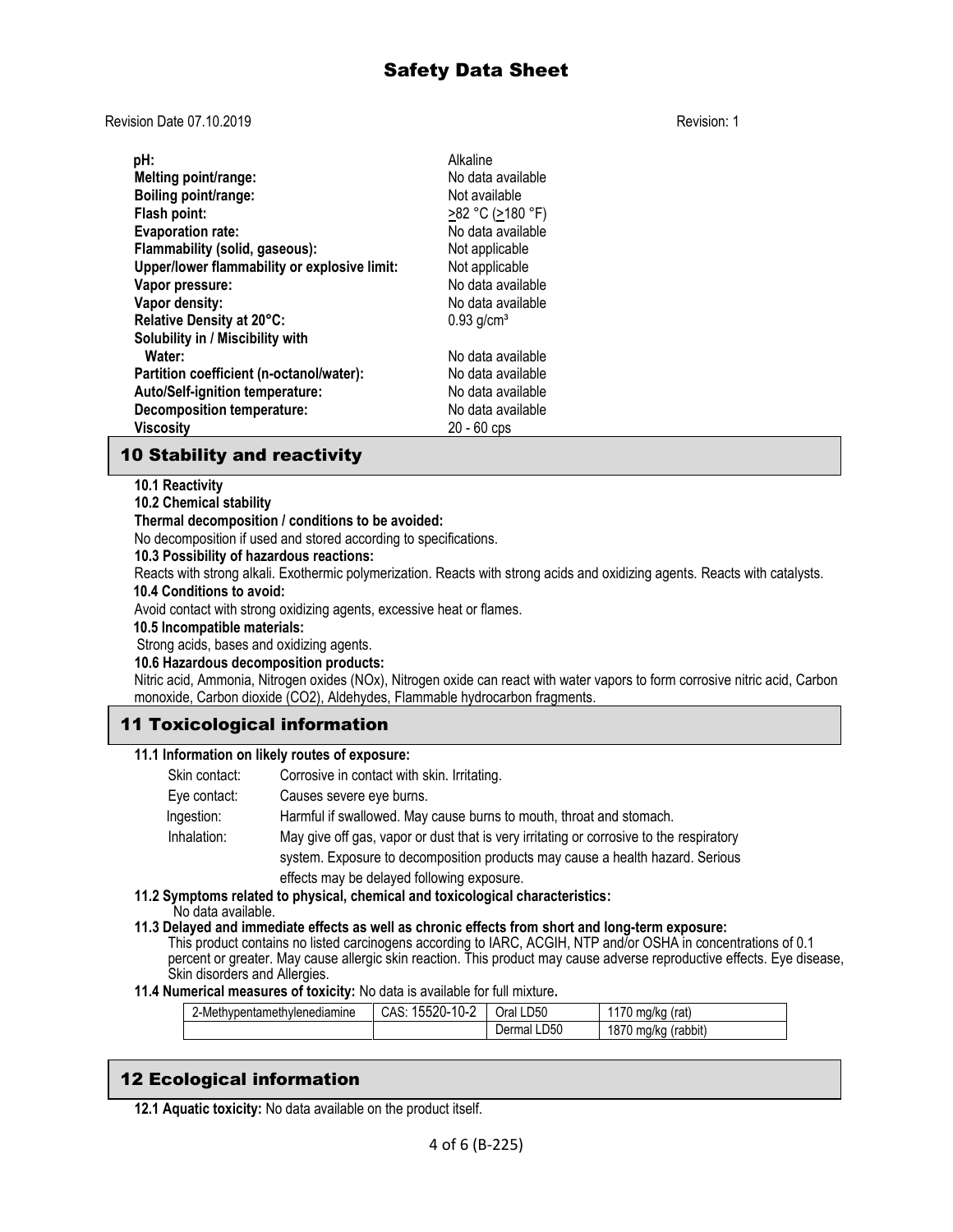Revision Date 07.10.2019 **Revision: 1** Revision: 1

Toxicity to daphnia – Polyetheramine

# Toxicity to fish – Polyetheramine

Toxicity to Algae – Polyetheramine

ErC50 (72 h): 15 mg/l NOEC (72 h): 0.32 mg/l

# **12.2 Persistence and degradability:** No data available.

**12.3 Bioaccumulative potential:** No data available on the product itself.

**12.4 Mobility in soil:** No data available.

 **12.5 Other adverse effects:** No further relevant information available.

## 13 Disposal considerations

#### **13.1 Waste treatment methods**

#### **Waste from residue/unused product:**

This product should not be allowed to enter drains, water courses or the soil. Dispose of this material in a safe manner and in accordance with federal, state and local regulations

#### **Contaminated packaging:**

Disposal must be made in accordance with official federal, state and local regulations.

# 14 Transport information

# **DOT**

|             | UN number:<br><b>Proper Shipping Name:</b><br><b>Hazard Class:</b><br><b>Packing Group:</b><br>Labels(s):<br><b>Marine Pollutant:</b> | <b>UN2735</b><br>Amines, liquid, corrosive, n.o.s. (Cycloaliphatic amine, 2-Methypentamethylenediamine)<br>8<br>$\mathsf{II}$<br>8<br>Yes |
|-------------|---------------------------------------------------------------------------------------------------------------------------------------|-------------------------------------------------------------------------------------------------------------------------------------------|
| <b>IATA</b> |                                                                                                                                       |                                                                                                                                           |
|             | UN number:<br><b>Proper Shipping Name:</b><br><b>Hazard Class:</b><br><b>Packing Group:</b><br>Labels(s):<br><b>Marine Pollutant:</b> | <b>UN2735</b><br>Amines, liquid, corrosive, n.o.s. (Cycloaliphatic amine, 2-Methypentamethylenediamine)<br>8<br>$\mathsf{II}$<br>8<br>Yes |
| <b>IMDG</b> |                                                                                                                                       |                                                                                                                                           |
|             | UN number:<br><b>Proper Shipping Name:</b><br><b>Hazard Class:</b><br><b>Packing Group:</b><br>Labels(s):<br><b>Marine Pollutant:</b> | <b>UN2735</b><br>Amines, liquid, corrosive, n.o.s. (Cycloaliphatic amine, 2-Methypentamethylenediamine)<br>8<br>$\mathsf{II}$<br>8<br>Yes |
| <b>TDG</b>  |                                                                                                                                       |                                                                                                                                           |
|             | UN number:<br><b>Proper Shipping Name:</b><br>Hazard Class:<br><b>Packing Group:</b><br>Labels(s):<br><b>Marine Pollutant:</b>        | UN2735<br>Amines, liquid, corrosive, n.o.s. (Cycloaliphatic amine, 2-Methypentamethylenediamine)<br>8<br>II<br>8<br>Yes                   |
|             |                                                                                                                                       |                                                                                                                                           |

# 15 Regulatory Information

EC50 (48 h): 80 mg/l Species : Daphnia

LC50 (96 h): > 15 mg/l Species : Fathead minnow